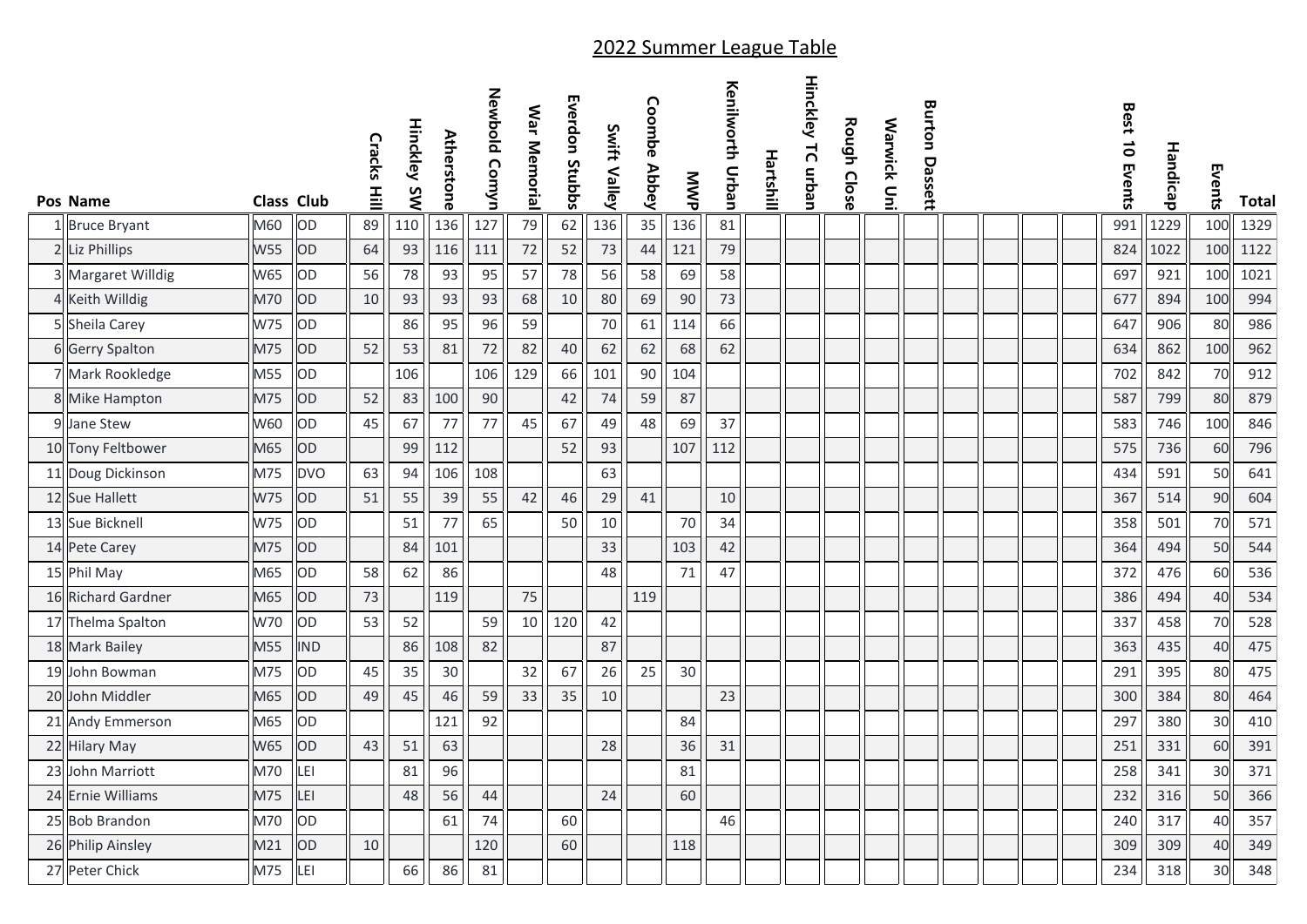| Pos Name            | <b>Class Club</b> |            | Cracks Hill | <b>Hinckley</b><br>SW | <b>Atherstone</b> | Newbold Comyn | War Memorial | Everdon Stubbs | Swift Valley | <b>Coombe Abbey</b> | MWP | Kenilyorth Drban | Hartshill | <b>Hinckley TC urban</b> | Rough Close | <b>Warwick Uni</b> | <b>Burton Dassett</b> |  | Best 10 Events | Handicap | Events | <b>Total</b> |
|---------------------|-------------------|------------|-------------|-----------------------|-------------------|---------------|--------------|----------------|--------------|---------------------|-----|------------------|-----------|--------------------------|-------------|--------------------|-----------------------|--|----------------|----------|--------|--------------|
| 28 Mykyta Chubynsky | M45               | OD         |             | 78                    | 106               |               |              |                |              |                     |     | 88               |           |                          |             |                    |                       |  | 272            | 304      | 30     | 334          |
| 29 Ivan Tang        | M45               | OD         |             |                       |                   |               |              |                | 76           |                     | 93  | 95               |           |                          |             |                    |                       |  | 264            | 296      | 30     | 326          |
| 30 Harriet Lawson   | W21               | OD         |             | 78                    | 111               |               |              |                |              | 89                  |     |                  |           |                          |             |                    |                       |  | 277            | 289      | 30     | 319          |
| 31 Peter Leake      | M80               | LEI        |             | 59                    | 69                | 59            |              |                |              |                     |     |                  |           |                          |             |                    |                       |  | 187            | 262      | 30     | 292          |
| 32 Anne Straube     | W45               | OD         |             |                       |                   |               | 81           | 60             | 81           |                     |     |                  |           |                          |             |                    |                       |  | 222            | 257      | 30     | 287          |
| 33 Chris Dwyer      | M70               | OD         |             |                       |                   |               | 57           |                | 33           |                     | 83  | 10               |           |                          |             |                    |                       |  | 183            | 242      | 40     | 282          |
| 34 Tricia Neal      | W75               | <b>NOC</b> | 36          | 56                    | 59                |               |              |                | 21           |                     |     |                  |           |                          |             |                    |                       |  | 172            | 241      | 40     | 281          |
| 35 William Gardner  | M21               | OD         | 115         |                       |                   |               |              | 109            |              |                     |     |                  |           |                          |             |                    |                       |  | 224            | 224      | 20     | 244          |
| 36 Alistair Landels | M50               | OD         | 102         |                       |                   |               |              | 88             |              |                     |     |                  |           |                          |             |                    |                       |  | 190            | 221      | 20     | 241          |
| 37 Stan Alexander   | M70               | OD         |             |                       |                   |               |              |                |              | 66                  |     | 92               |           |                          |             |                    |                       |  | 158            | 209      | 20     | 229          |
| 38 Jill Emmerson    | W60               | OD         |             | 52                    | 10                | 86            |              |                |              |                     |     |                  |           |                          |             |                    |                       |  | 149            | 191      | 30     | 221          |
| 39 Alex Bailey      | M21               | <b>IND</b> |             | 95                    |                   |               |              |                | 98           |                     |     |                  |           |                          |             |                    |                       |  | 193            | 193      | 20     | 213          |
| 40 Kevin Gallagher  | M70               | LEI        |             |                       | 95                |               |              |                | 47           |                     |     |                  |           |                          |             |                    |                       |  | 141            | 187      | 20     | 207          |
| 41 Janet Richardson | W70               | OD         |             |                       |                   |               |              |                | 32           | 47                  | 41  |                  |           |                          |             |                    |                       |  | 120            | 163      | 30     | 193          |
| 42 Juliette Soulard | <b>W50</b>        | OD         | 74          |                       |                   |               |              | 54             |              |                     |     |                  |           |                          |             |                    |                       |  | 127            | 153      | 20     | 173          |
| 43 Annie Ockenden   | W21               | OD         |             |                       |                   |               |              |                |              | 61                  | 84  |                  |           |                          |             |                    |                       |  | 145            | 151      | 20     | 171          |
| 44 John Ward        | M75               | OD         | 42          |                       |                   |               |              | 67             |              |                     |     |                  |           |                          |             |                    |                       |  | 110            | 149      | 20     | 169          |
| 45 Roger Panter     | M75               | <b>IND</b> |             | 43                    | 55                |               |              |                |              |                     |     |                  |           |                          |             |                    |                       |  | 98             | 134      | 20     | 154          |
| 46 Rachel Alexander | W65               | OD         |             |                       |                   |               |              |                |              | 43                  |     | 57               |           |                          |             |                    |                       |  | 100            | 132      | 20     | 152          |
| 47 Steve Stacey     | M35               | OD         |             |                       |                   |               |              | 74             |              |                     |     | 52               |           |                          |             |                    |                       |  | 126            | 131      | 20     | 151          |
| 48 Luke Jenkinson   | M21               | <b>IND</b> |             |                       |                   |               | 43           |                |              |                     | 84  |                  |           |                          |             |                    |                       |  | 127            | 127      | 20     | 147          |
| 49 Pete Leake       | M80               | LEI        |             |                       |                   |               |              |                | 26           |                     | 64  |                  |           |                          |             |                    |                       |  | 90             | 126      | 20     | 146          |
| 50 Jane Lea         | W60               | <b>IND</b> |             | 43                    | 56                |               |              |                |              |                     |     |                  |           |                          |             |                    |                       |  | 99             | 126      | 20     | 146          |
| 51 Lap On Leung     | M55               | СОВОС      | 47          |                       |                   |               |              |                |              | 55                  |     |                  |           |                          |             |                    |                       |  | 102            | 122      | 20     | 142          |
| 52 Jane Chilton     | W55               | <b>IND</b> |             | 43                    | 55                |               |              |                |              |                     |     |                  |           |                          |             |                    |                       |  | 99             | 122      | 20     | 142          |
| 53 Max Straube      | M14               | OD         |             |                       |                   |               |              | 44             | 10           |                     |     |                  |           |                          |             |                    |                       |  | 54             | 62       | 20     | 82           |

## 2022 Summer League Table